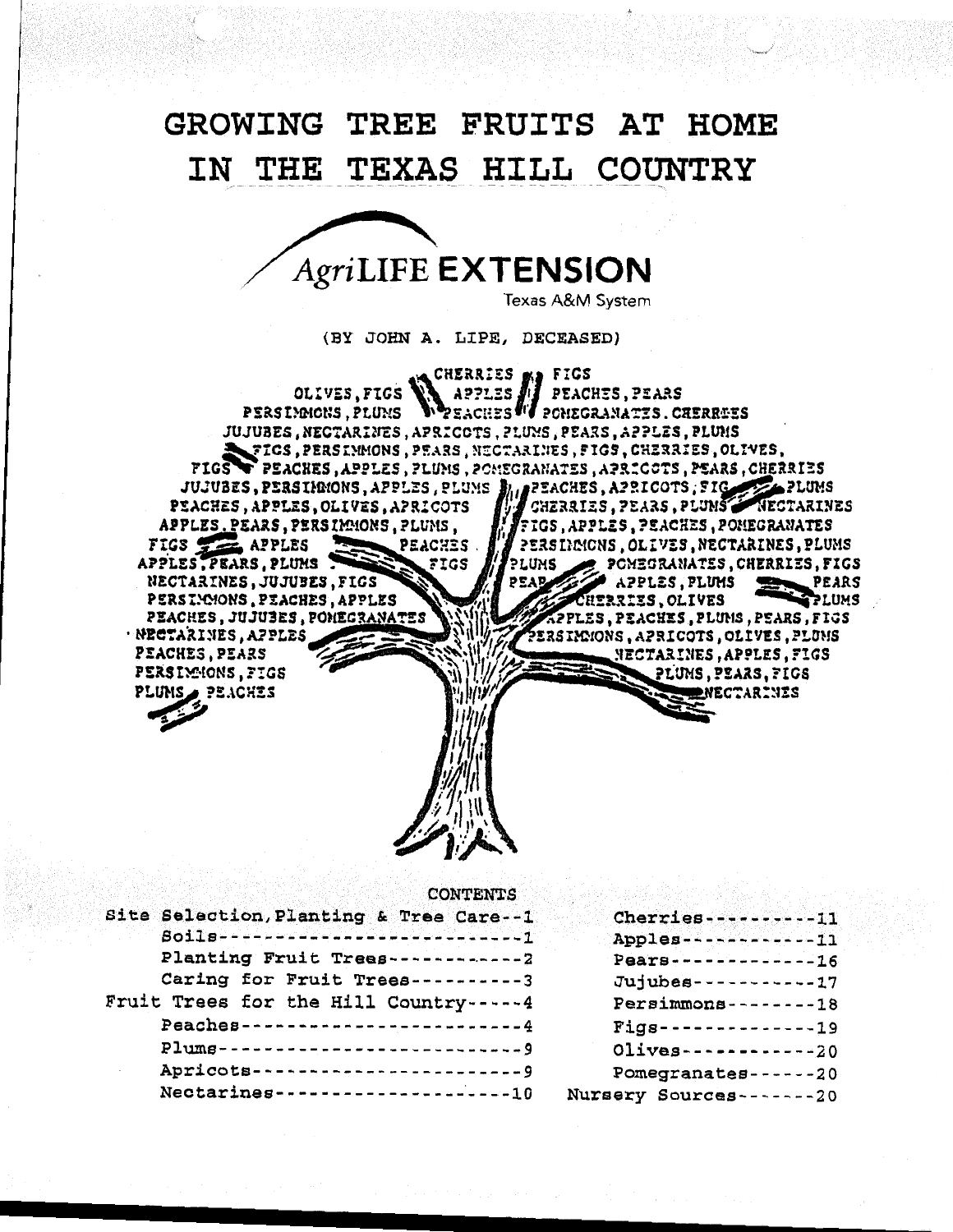# SITE SELECTION, PLANTING AND TREE CARE

#### Soils

Fruit and nut trees require well-drained sandy, sandy loam or clay loam soils. Heavier clay soils that can readily be molded into a firm ball when moist are generally unsuitable. Soils high in calcium carbonate with caliche at or very near the surface are also generally unsuitable.

Topsoil depth for fruit trees should be least 1 to 2 feet and near 5 feet for pecans. Shallow topsoil can be improved by terracing or mounding the topsoil and planting the trees on the elevated ridge or mound.

Soil drainage is critical for good tree growth. Water drainage of a questionable soil can be checked by digging a post hole approximately 30 inches deep and filling it with water. That water should drain from the hole in less than 24 hours on a good site. Drainage in 24 to 48 hours indicates a marginal soil and water standing in the hole after 48 hours indicates unsuitable soil.

Determined gardeners with marginal or unsuitable soil have the option of hauling in good topsoil, working in generous amounts of peat moss, compost or similar organic material at least 1 foot deep, or mounding thin topsoil.

Soil pH is easily determined from a soil test and provides important clues to possible problems. Iron chlorosis (yellow leaves with green veins) is a common problem with fruit trees growing in soils with a pH above 7 .5. Cotton root rot, a soil-borne fungus thrives in alkaline soils (above 7.0).

Soil Disease - Cotton root rot is the primary soil-borne disease in the Hill Country. Apples are readily killed by this essentially uncontrollable fungus. Pears are quite vulnerable. Peaches and other fruits have fair tolerance but may also be killed. As indicated above, the disease is limited to alkaline soils.

Contrary to popular opinion, the occurrence of cotton root rot is unrelated to the earlier use of the land for cotton production. The disease is native to this area and attacks a wide range of plant species.

Attempts to control severe pressure from cotton root rot are almost always unsuccessful. Sulfur has been mixed with the soil, both as a acidifying and as fungicide treatment, but there is no clear evidence that this can provide practical or lasting control. Acidifying soil with sulfur is also risky because the amount of sulfur needed for moderate acidification (pH 6.0-6.5 is optimum) varies greatly with the soil type and calcium content. Too much sulfur added to a soil can lower the pH too drastically and can salt the soil to a point where nothing will grow.

Practical ways to help reduce the development of the cotton root rot fungus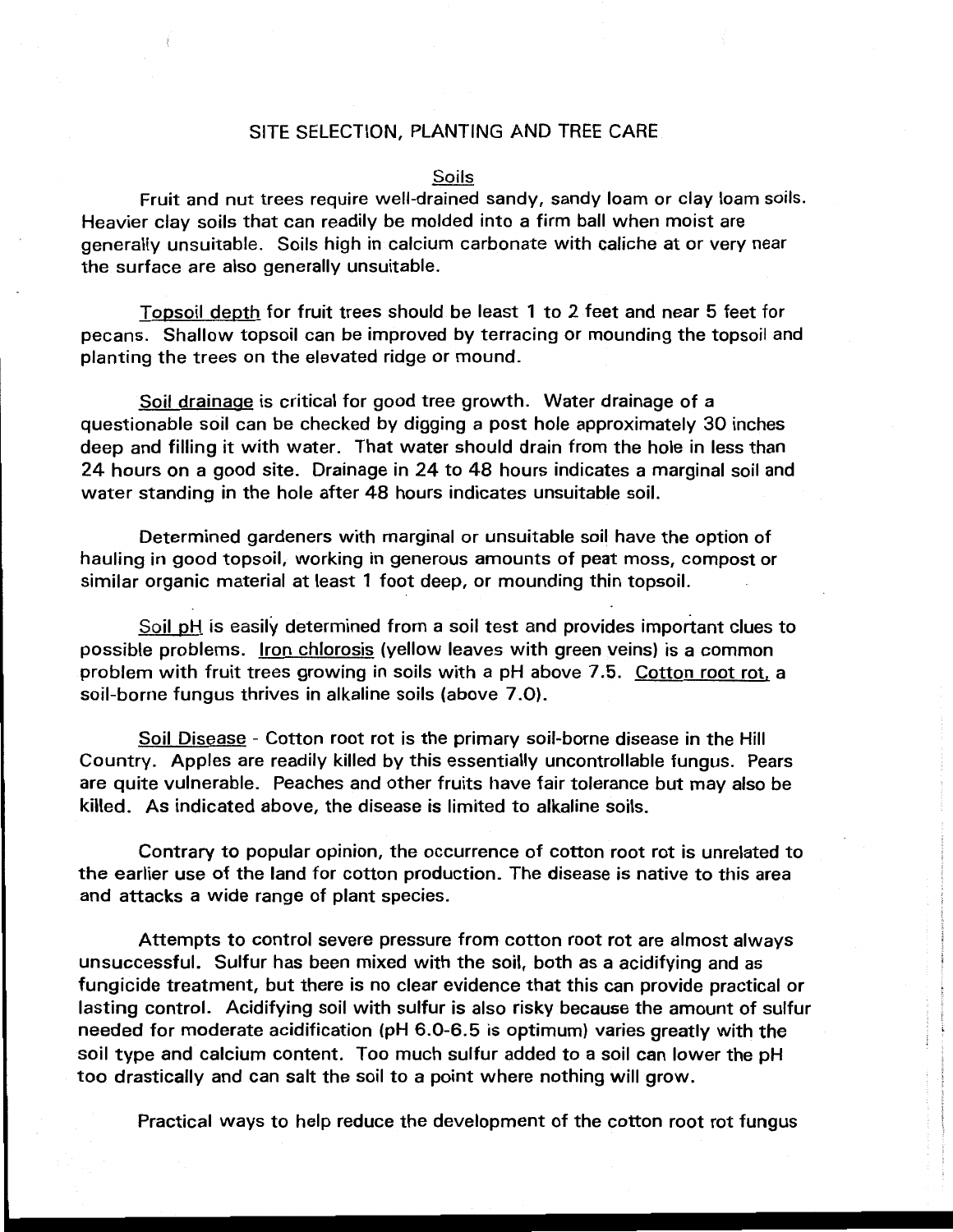include improving soil aeration and drainage and cooling of the soil. Aeration and drainage can be improved by mixing in generous amounts of composted organic matter including peat moss, pine bark, leaves and lawn clippings. Planting on raised beds or mounds also improves drainage and aeration. A thick mulch can be used to cool the soil and slow down fungal growth. The cotton root rot fungus thrives in hot soils (above 85° F.)

These steps will only improve your odds of growing fruit trees under moderate cotton root rot pressure. As indicated, there is no sure cure for cotton root rot.

# Planting Fruit Trees

Plant trees in the winter, preferably before March 1. Bareroot trees planted as early as December will begin to make slight root growth and generally exhibit better survival and growth in the first year. Container grown trees can be planted at any time although winter is still the best time to plant them.

Be sure that the roots are protected when you purchase bareroot trees. If the roots appear to have dried before the trees were received, reject the trees and notify the nursery.

Heel in' trees if you are not ready to plant them when you purchase them. This amounts to simply digging a hole or shallow trench in which the roots of a tree or small bundle of trees can be covered with soil to protect them until they are permanently planted.

Soak the roots in water for not more than an hour before the tree is planted to insure that the roots are not under any moisture stress at planting.

Dig a planting hole just large enough for the root system of the tree to be spread in a natural position. Avoid digging a hole deeper than the roots to be placed in it, as loose soils beneath the roots usually cause the plant to sink too deep. An exception to this is when threes are to be planted in an obviously unsuitable soil such as caliche. In such soils, the only alternative may be to dig large, wide holes and fill them with topsoil. If the native soil appears to be impervious to water, be certain that added topsoil is mounded or boxed at least 1 foot above ground-level.

Set plants at approximately the same depth as they were growing in the nursery. Water the trees thoroughly soon after they are set and be sure that air pockets are filled and that the soil is at the proper level on the base of the tree after watering.

Prune off at least  $1/3$  to  $\frac{1}{2}$  of the top of bareroot trees before or immediately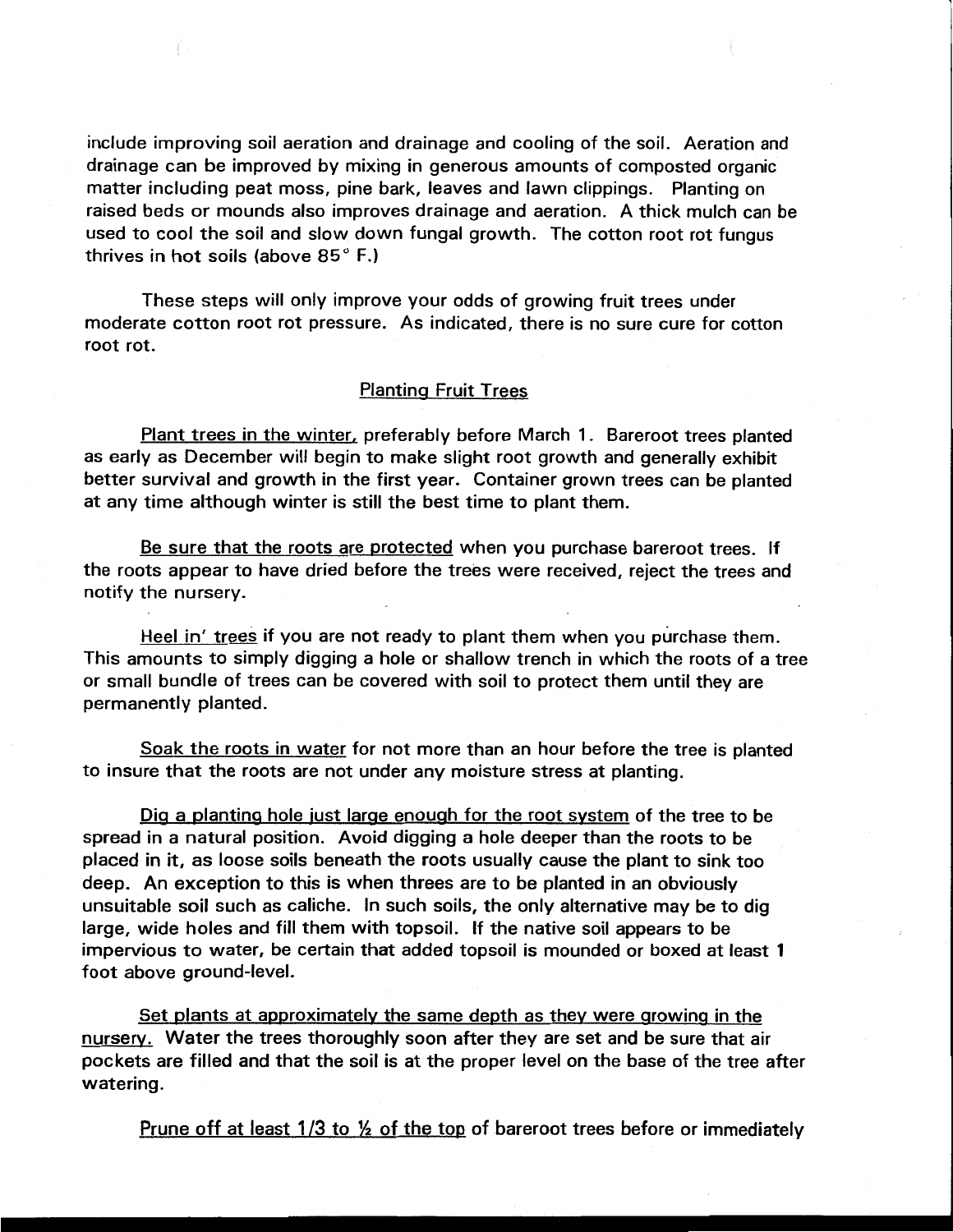after planting to compensate for roots that were lost when the plants were dug from the nursery. Strong, container grown trees may need little or no pruning at planting, but be certain that the tree has actually been growing in the container. Sometimes bareroot trees are potted and sold as container trees without actually developing new roots in the pot.

# Caring for Fruit Trees

Training and pruning of the young tree is important to develop a strong, productive and attractive tree. Training and pruning systems vary and are discussed under each of the types of fruit trees listed.

Weed competition often results in death or poor growth of young trees. An area at least as wide as the canopy of the trees should be kept weed- free. This can be done with a hoe, with plastic (or other types of mulching materials that prevent weed growth) or with chemicals. Woven polypropylene ground cover, sold chiefly by greenhouse suppliers, is especially good for smothering weeds. It is durable and will allow water penetration while stopping weed growth.

Glyphosate (sold as Roundup® and various other trade names), is probably the most popular chemical used for weed control around fruit trees. It will kill a wide range of weeds and grasses including Bermuda grass. The applicator must always bear in mind that Roundup® can also damage or kill fruit trees if spray (including drift) contacts foliage or green bark.

Fusilade ® (Grass-B-Gon®, Ornamec®, Take-Away®) is a safe chemical for killing grass near small fruit trees because it kills grasses only and will not harm the trees.

Many lawn chemicals used to kill broadleaf weeds out of grass contain 2,4-D and closely related compounds. These materials must not be used near fruit trees.

Irrigation is often the difference in life and death of a first year tree, and mature trees usually require irrigation to produce good yields in the Hill Country. Drip irrigation is ideally suited for watering fruit trees, but the method is not important as long as the trees are watered regularly.

Always apply sufficient water to thoroughly soak the soil at each watering. Water a minimum of once a week under the stress of summer heat.

Fertilization is important for good growth and production, but if carelessly done, can cause serious damage or death of the tree.

Nitrogen is the most seriously limiting nutrient in most Hill Country soils.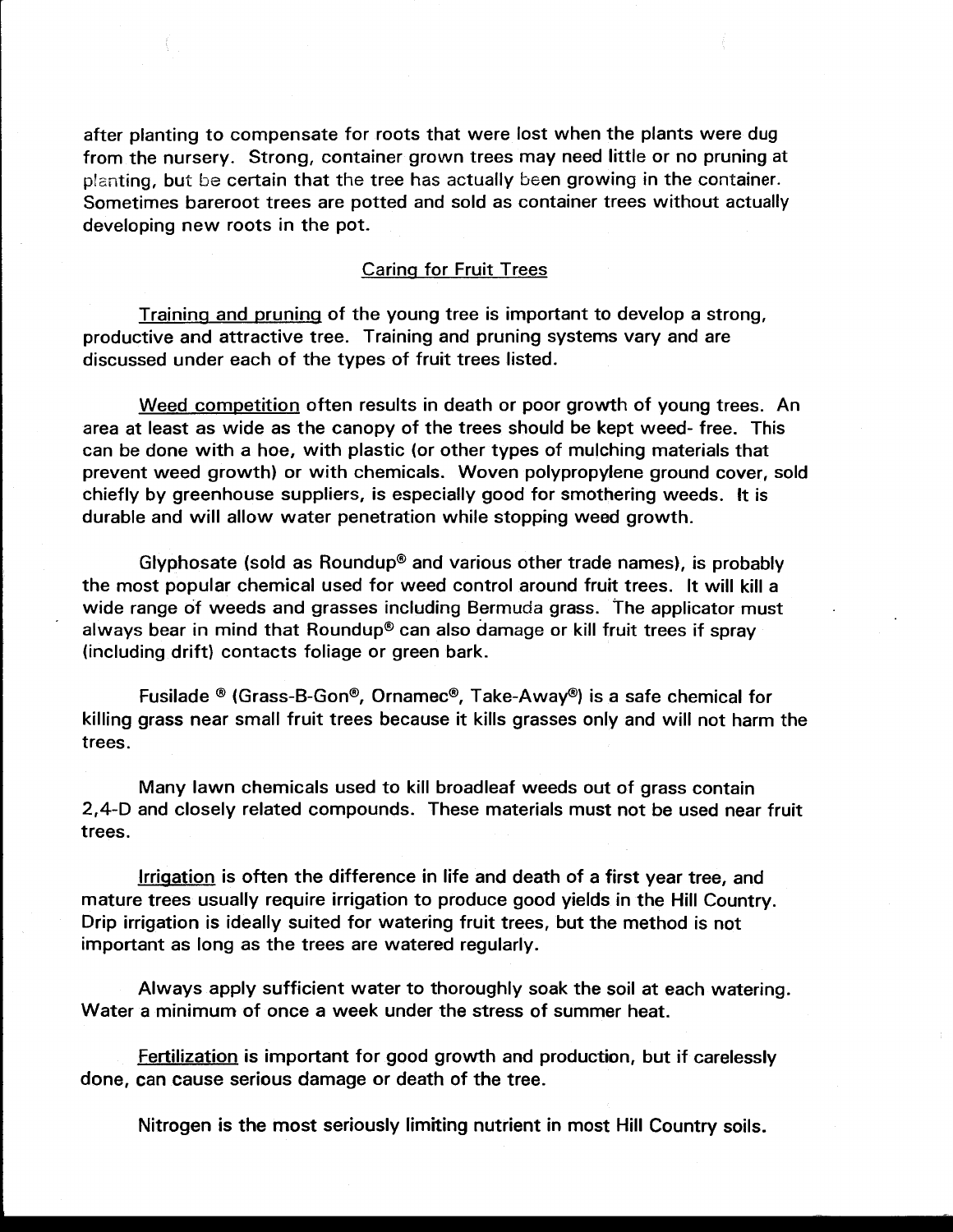This is most efficiently supplied with ammonium sulfate (21-0-0). Phosphorus is also low in most Hill Country soils although phosphorus deficiencies in fruit trees seldom occur. Nitrogen and phosphorus for fruit trees can readily be purchased as 15-5-10, 13-13-1 3, and many other fertilizer formulations. Potassium is rarely needed in Hill Country soils, however, use of nitrogen-phosphorus-potassium fertilizers are not detrimental.

Nitrogen fertilizers are very water soluble and can be simply spread on the soil under the tree and watered in. Phosphorus is much less soluble and is more quickly available if hoed or tilled into the soil. When planting, never place fertilizer in the tree hole and never place fertilizer against the truck of any plant.

Iron deficiency (termed 'iron chlorosis' and characterized by yellow leaves with green veins) occurs commonly in fruit trees in soils with a pH higher 7.5. Sprint (Fe-1 38) or Ferriplus (Fe-1 38) applied to the soil, are the only products that will readily overcome iron chlorosis. Foliar sprays or soil treatments of ferrous sulfate (copperas) are usually unsatisfactory.

Soils with a pH above 7.5 and a high calcium content (this characterizes much of the caliche-laden or heavy black soils of the Hill Country) should not be fertilized heavily with phosphorus. Phosphorus can tie up iron and create severe iron chlorosis on fruit trees in these oils. A soil analysis is the only sure way to · determine the deficiencies and needs of your soil. Your County Extension Office has instructions and containers for collecting and mailing soil samples.

### FRUIT TREES FOR THE HILL COUNTRY

#### Peaches

Peaches are a major commercial crop in the Hill Country, and make a good addition to the home garden. Peaches are not good landscape trees because they are relatively short-lived and numerous insect and disease pests attack them.

The elevation of your site should be high relative to the surrounding land if you are to have consistent crops. Peaches bloom early each spring and trees planted in low areas consistently lose their crop to freeze damage.

#### **Varieties**

Varieties are available that ripen from mid May to early September. The later ripening varieties are seldom planted because of the added difficulty and cost of protecting the fruit on the tree. In any planting, it is advisable to select several varieties with differing dates of ripening in order to have fresh peaches over a longer period of time. The best quality varieties, particularly for canning and freezing, are those that ripen after mid-June. If landscape beauty is a priority in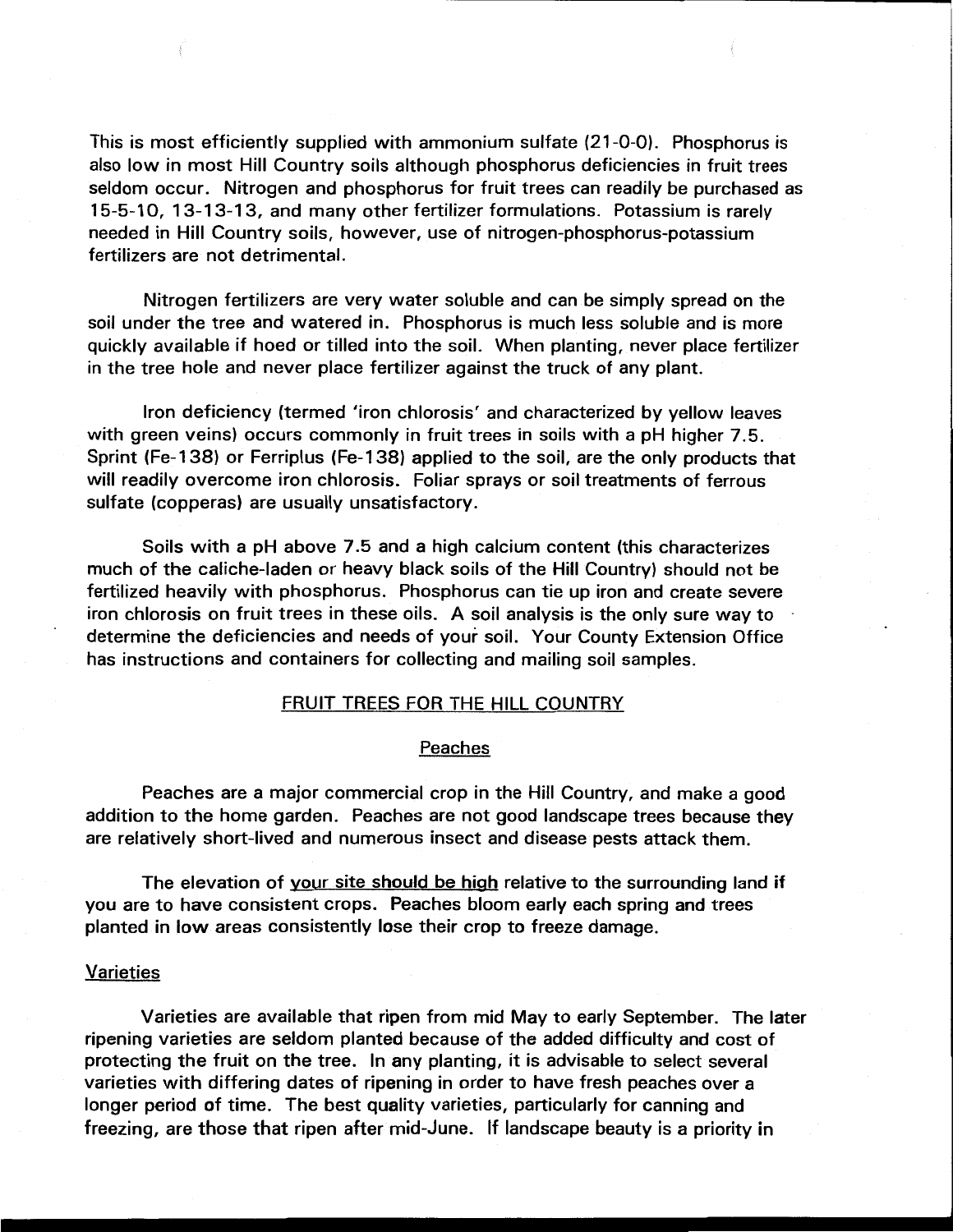addition to fruit quality, the "Red Baron" flowering peach is an excellent variety to plant. It produces beautiful double blossoms in the spring, produces high quality fruit and the tree seems to surpass most commercial varieties in longevity.

If nematode problems are suspected in your soil, purchased trees budded onto "Nemaguard" rootstock.

| <b>Variety</b>       | <b>Ripening Period</b>     | <b>Stone Adherence</b> |
|----------------------|----------------------------|------------------------|
| Springold            | Mid-May                    | Cling                  |
| <b>Bicentennial</b>  | Mid to Late May            | Cling                  |
| Regal                | Mid to Late May            | Cling                  |
| June Gold            | Late May to Early June     | Cling                  |
| <b>Sentinel</b>      | Early June                 | Semi-Cling             |
| Harvester            | Mid-June                   | Free                   |
| <b>Red Globe</b>     | Late June to Early July    | Free                   |
| Majestic             | Late June to Early July    | Free                   |
| Bounty               | Late June to Early July    | Free                   |
| <b>Red Baron</b>     | Early July                 | Free                   |
| Denman               | Early July                 | Free                   |
| Loring               | Early July                 | Free                   |
| <b>Ruston Red</b>    | Mid July                   | Free                   |
| <b>Dixiland</b>      | Mid July                   | Free                   |
| Redskin              | Mid July                   | Free                   |
| <b>Oauchita Gold</b> | Late July-Early August     | Free                   |
| O'Henry              | <b>Mid to Late August</b>  | Free                   |
| Parade               | Late August to Early Sept. | Free                   |

# **Planting**

A 30-36 inch bareroot tree is generally the most efficient and economical tree to purchase; however, almost any of the commonly available size trees will transplant and grow well if they are healthy and well cared for. Refer to the selection on "Planting Fruit Tree" for general planting suggestions.

# PEACH TREE TRAINING AND PRUNING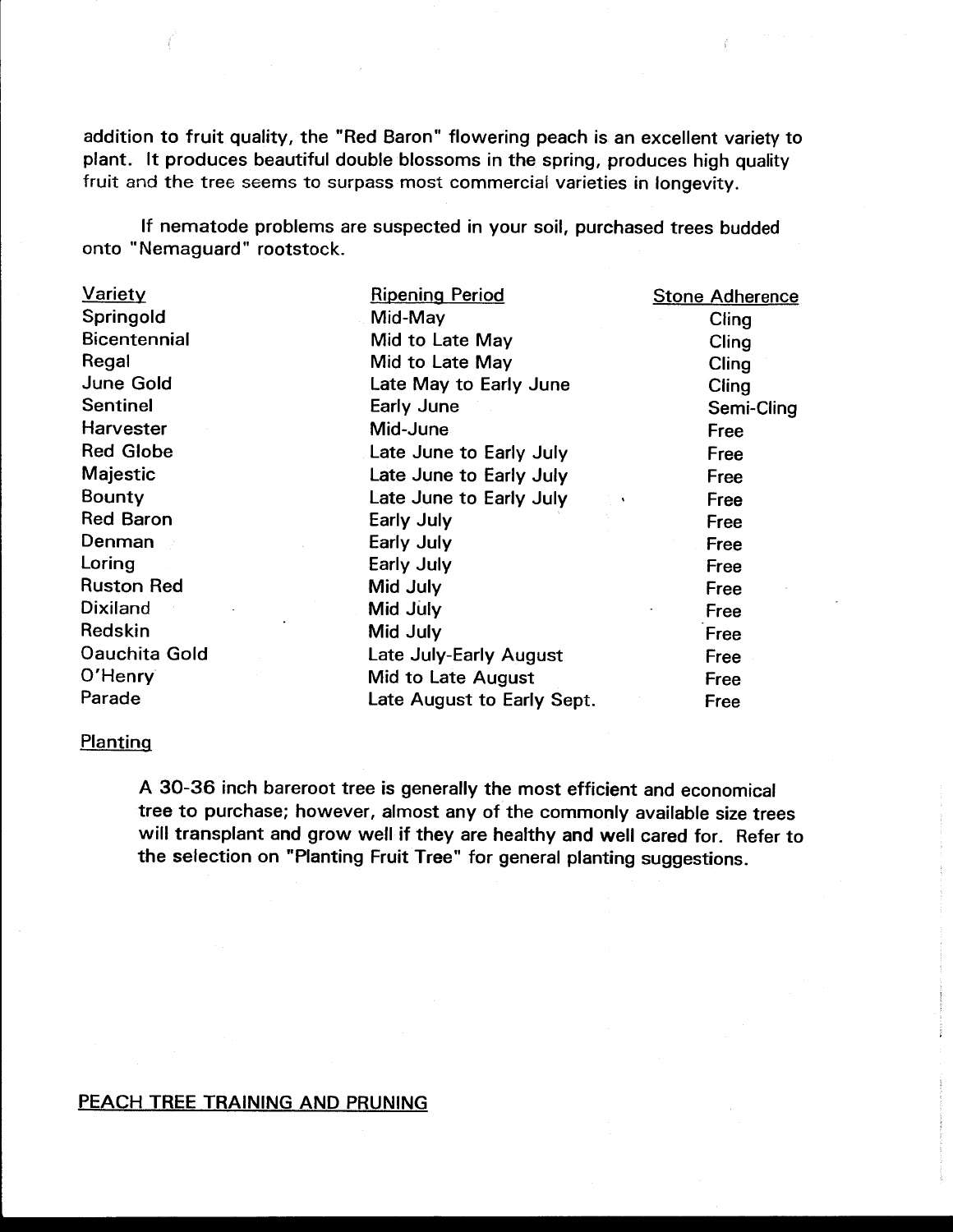

AT PLANTING 1ST YEAR TOP VIEW Al PLANIING<br>whip topped at 2 FEET

Œ

C

℗

1ST YEAR SUMMER (JULY} OR l Y!!AR OLD WINTER (FEBRUARY)



**PARTIES** 

Spring (May} SELECT SCAFFOLDS



<u>कारकारण</u> ਬ੍ਰਿਟਿਸ਼ਨਾ

l YEAR OLD OR 2 YEAR OLD WINTER (FEBRUARY) OPEN CENTER TREE WITH THREE SCAFFOLDS<br>AND SIX SUBSCAFFOLDS



BEARING TREE - 3 YEAR OLD AND OLDER WINTER (FEBRUARY)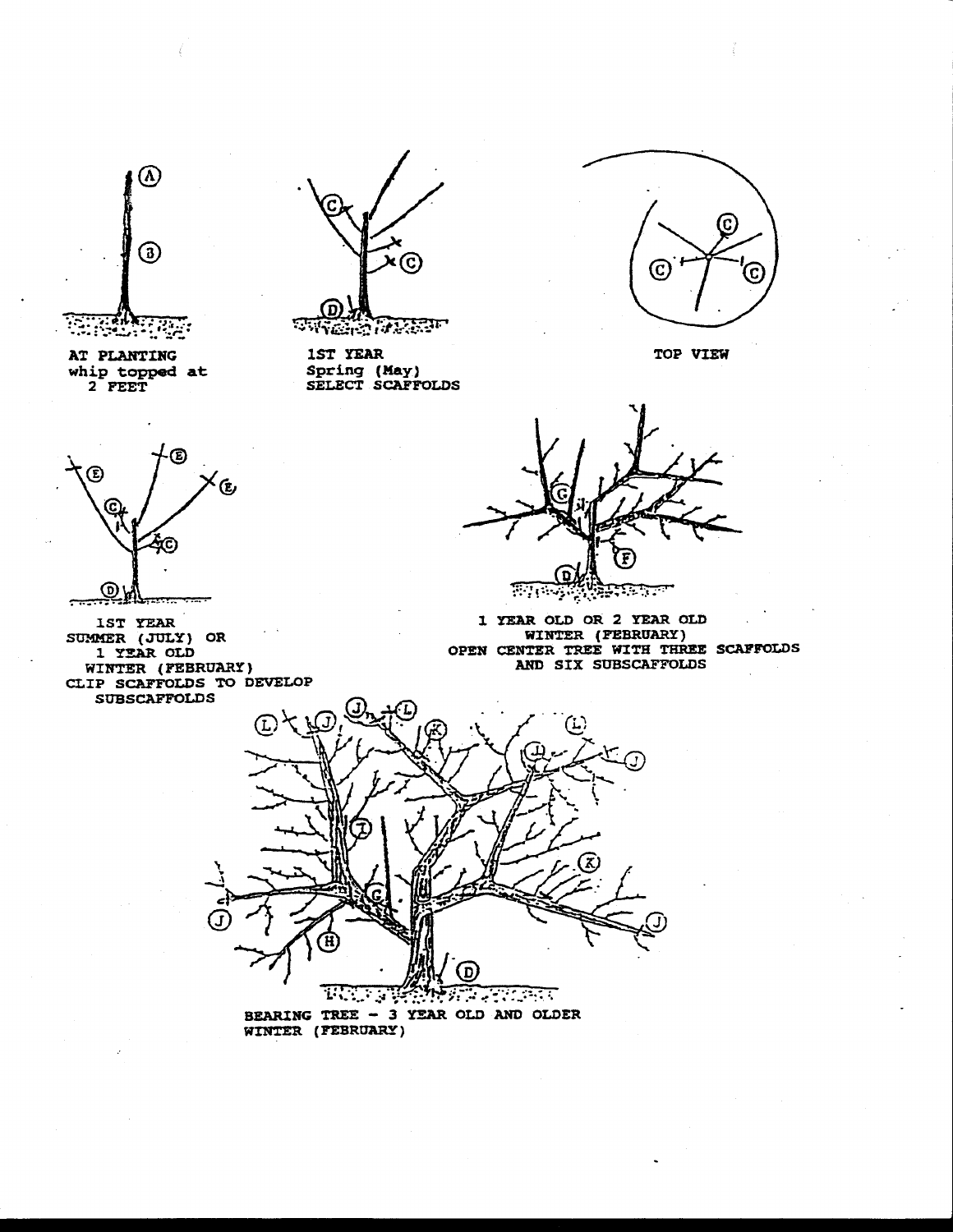- A. At planting, top the tree at approximately 24" above the ground.
- B. Remove all side branching from the topped tree. Steps A and B are necessary to compensate for root loss when the tree was dug from the nursery.
- C. Pinch the tips from shoots that are not needed to develop the framework of the tree. This will cause them to branch and develop short leafy growth that will provide food materials to hasten three growth.
- D. Remove "suckers" from the trunk as soon as they are noticed.
- E. Cut the tips (about 4' above the ground) from the branches selected as scaffolds. This will force them to branch and develop subscaffolds.
- F. Remove short branched shoots developed in "C" above.
- G. Remove "waterspouts" (vigourous erect shoots in the center of the tree) as soon as they are noticed.
- H. Prune off branches that may sag to the ground under a crop load or because ranching angles, appear vulnerable to splitting under the crop load or other pressure.
- I. Remove larger inward growing branches to maintain an open, bowl-like center in the tree. The bowl should be kept open to allow ample light to reach all part os the tree, but young fruiting shoots should always be left on the sides and bottom of the bowl to provide shade and prevent sun injury to the scaffold limbs.
- J. Where branches need to be shortened, direct growth away from the open center by making cuts just above outward growing branches.
- K. Fruit are borne on 1 year old shoots. Prune out only those that are crowded and will probably receive little direct sunlight.
- L. Top the tree at a practical height. Trees in commercial orchards are usually topped at 8' but they can be grown taller-especially if support is provided to prevent scaffold splitting from a heavy crop.

A planting distance of 18 feet between trees and 24 feet between rows is standard. A closer spacing is acceptable on marginal soils, but closer spacings on good soils will necessitate more exacting care.

# Training and Pruning

Peach shoots need plenty of sunlight in order to form fruit buds and to develop attractive, well-colored fruit. Heavily shaded peach branches not only fail to fruit, but often die. The open-center training and pruning system outlined is designed to achieve these objectives.

Do not severely prune older untrained trees to convert them to this system. On such trees simply remove some of the heavily crowded and shaded twigs and branches as well as any dead wood.

Tree wound dressing may be used on larger cuts, but is generally of little or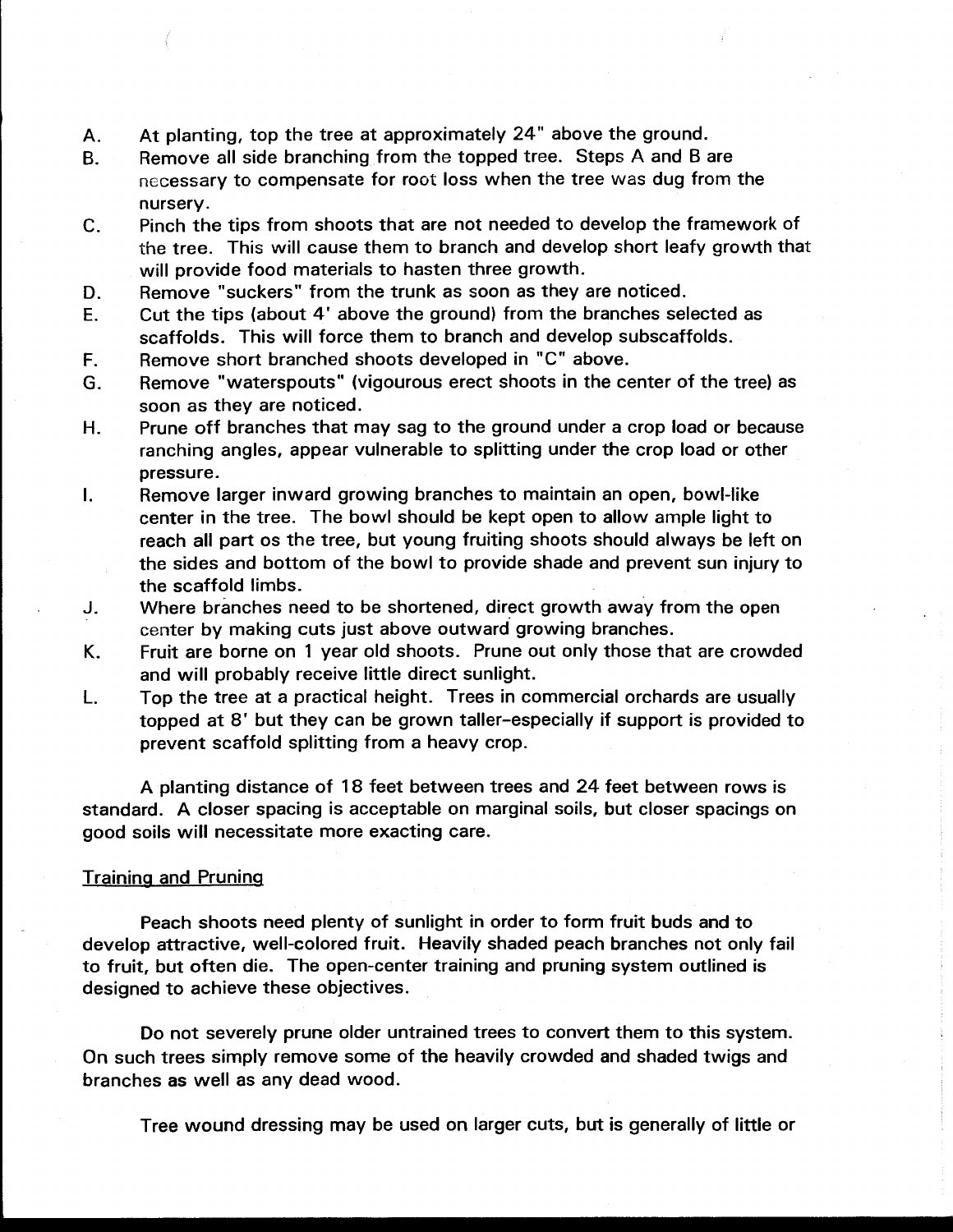no practical value.

When pruning trees that may be diseased, it is a good practice to dip the pruning tools in a 10% bleach solution or in alcohol after pruning each tree.

------------- ------------

# **Fertilization**

General fertilizer guidelines are listed below. Refer to the section on "caring for Fruit Trees" for more information on fertilizing fruit trees.

The rates listed are for healthy, vigorous trees that are receiving water regularly. If tree growth is poor because of drought stress or health problems not related to nutrition, cut back on these fertilizer rates.

Preplant - Till in P (phosphorus) or P & K (potassium) as indicated by a soil test.

|                                                     | <b>March</b>                | <b>April</b>                    | <b>May</b>   | <u>June</u>  | July         |  |
|-----------------------------------------------------|-----------------------------|---------------------------------|--------------|--------------|--------------|--|
| <b>First Year</b><br>(Per tree)                     |                             | $15 - 5 - 10$                   | $21 - 0 - 0$ | $21 - 0 - 0$ | $21 - 0 - 0$ |  |
|                                                     | (1 C.) (1 C.) (1 C.) (1 C.) |                                 |              |              |              |  |
| <b>Second Year</b>                                  | $15 - 5 - 10$               | $21 - 0 - 0$                    | $21 - 0 - 0$ | $21 - 0 - 0$ |              |  |
| (Per tree)                                          | (2 C.)                      | (2 C.)                          | (2 C.)       | (2 C.)       |              |  |
| <b>Bearing Trees -</b>                              |                             |                                 |              |              |              |  |
| February -21-0-0 (6 cups/trees). Substitute 15-5-10 |                             |                                 |              |              |              |  |
|                                                     |                             | (7 cups/tree) every third year. |              |              |              |  |

August  $-21-0-0$  (1  $\frac{1}{2}$  cups/trees) if leaves healthy, But no new growth; or 21-0-0 (3 cups/tree) If leaves have poor color and no new growth. Note: Do not fertilize trees with vigorous Growth in August.

#### Insects and Diseases

It is difficult to produce edible peaches without a good spray program. Refer to Texas Agricultural Extension Service leaflets #L-1140 "Homeowners Fruit and Nut Spray Schedule" or #b-1 689 "Insect and Disease Control on Peaches, Apricots, Nectarines and Plums" for approved materials and proper spray timing. These publications are available from your local County Extension Office.

#### Plums

At least 2 varieties should be planted to insure pollination of certain varieties.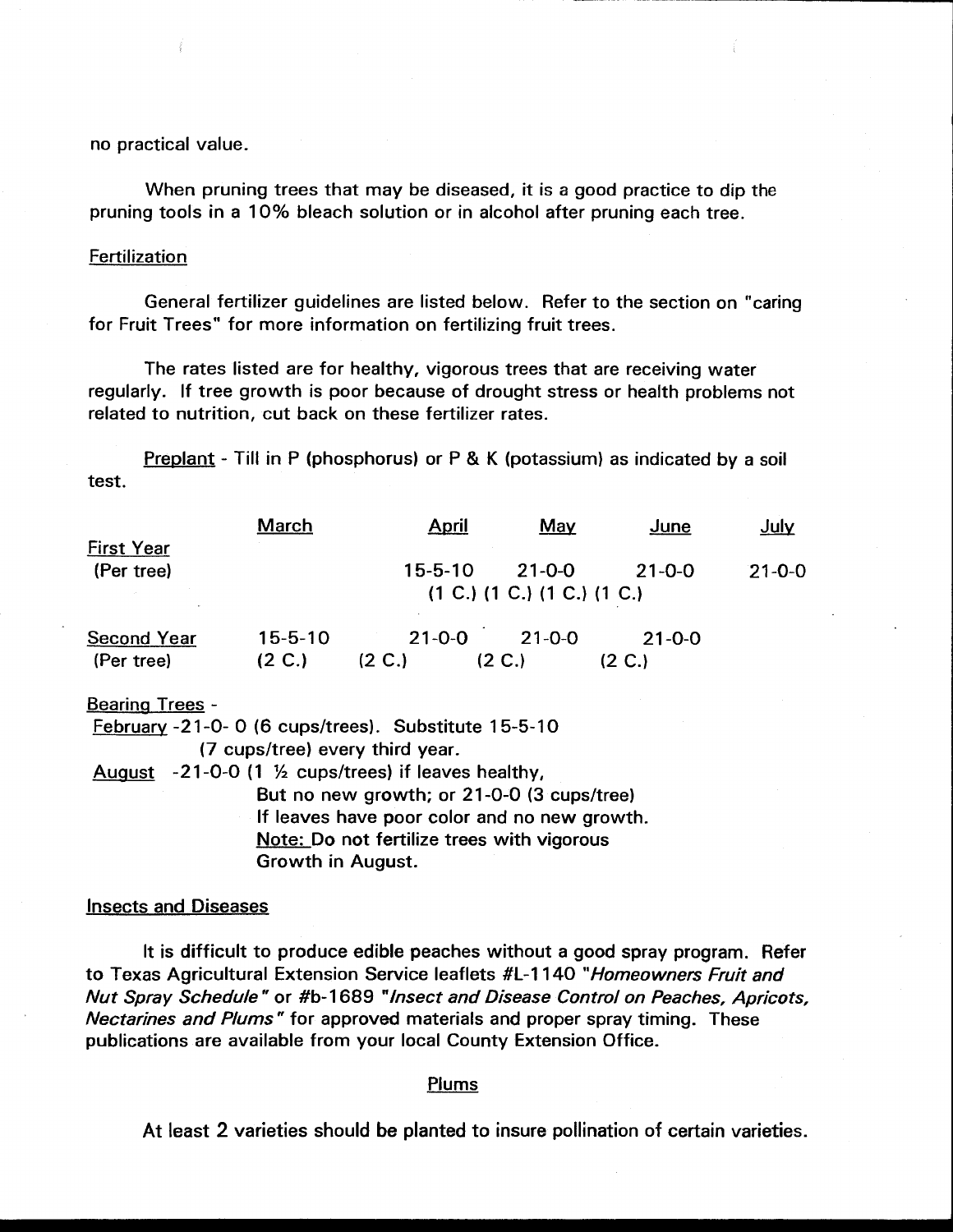If problems with nematodes are known or suspected, order trees that are budded onto "Nemaguard" peach rootstock.

Recommended varieties include:

Methley - ripe late May to early June. Small to medium size, mottled purple peel with juicy red flesh. Sweet, excellent flavor. Soft and does not store well. Self fruitful and excellent pollinator for most other plums.

Morris - ripe mid to late June. Purple peel and red flesh. Firm, sweet and juicy. Medium to large fruit that color well ahead of ripening.

Ozark Premiere - ripe late June. Large fruit with a mottled purple peel and amber-flesh fruit. Firm and meaty. Makes a compact tree.

Wickson - ripe early to mid July. Large fruit that are yellowish with a purple blush. Flesh is amber, meaty and has a good sweet flavor.

The above are Japanese or Japanese-hybrid plum varieties. The large-fruited European type plums that commonly reach our supermarkets are not as well adapted here because of greater disease susceptibility and lower production.

Refer to the section on "Peaches" for guidelines on planting, training and pruning, fertilizing and insect and disease control on plum trees. Also refer to the preliminary sections on "Soils", "Planting" and "Caring for Fruit Trees".

#### Apricots

Contrary to common belief, apricots are self-fruitful and do not require a pollinator. Unfortunately fruiting is inconsistent on all varieties. The greatest consistency in fruiting is on trees planted near a building although it is not uncommon to have yearly fruiting on certain trees growing in the open. Frost damage sometimes causes the crop loss, but often fruit fail to set when there is no frost damage. All budded varieties as well as seedling threes are subject to this inconsistent cropping.

If problems with nematodes are known or suspected, order trees on "Nemaguard" peach rootstock. On soils with a pH above 7 .5, it is generally better to use an apricot root system because apricots are much better adapted to alkaline soils than peaches. Apricots are not readily available on apricot rootstocks. The only practical way to do this is to start from seed.

Obtain seed from an apricot tree known to have good fruit and consistent production. Plant the seed outdoors in October or November. They will germinate the following spring. Grow the trees as seedlings or bud them with a known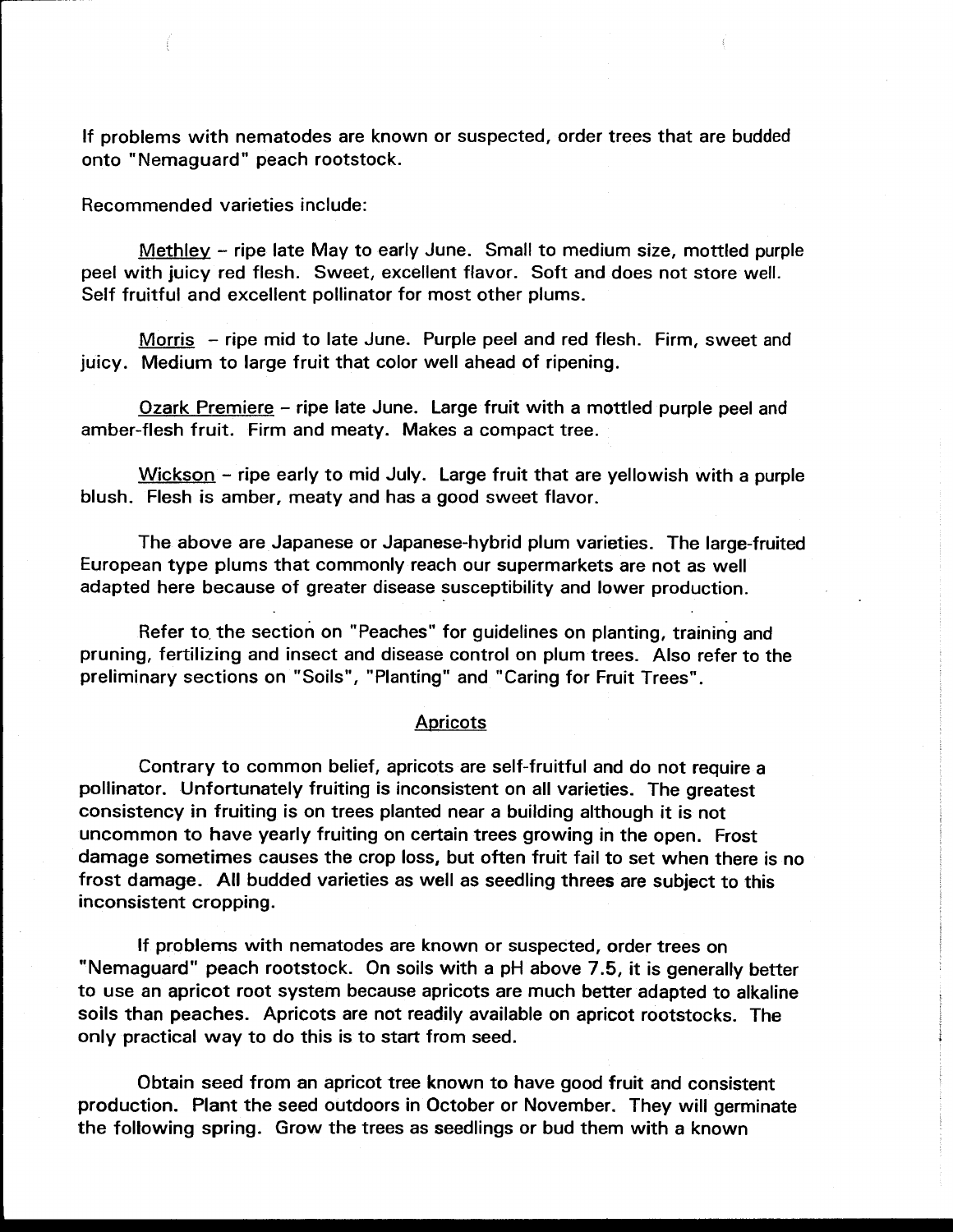variety. This offers no guarantees of better or more consistent production, but it will result in a much greener, healthier trees on sites with highly alkaline soil.

Suggested apricot varieties are:

Blenheim (also sold as Royal) - ripe mid June. Medium size, freestone fruit with orange peel and yellow flesh. One of the most consistent croppers in the Hill Country.

Goldcot - ripe mid June. High quality fruit. Reported to crop well at several Hill Country locations.

Duecker - ripe late May-early June. Good quality fruit. From a tree that always bears at the Alonzo Duecker orchard near Stonewall. Available from Womack's Nursery (see nursery list). A good cropping record on Duecker trees growing in the Hill Country.

Moorpark  $-$  medium to large freestone fruit that ripens in June. An old, very common variety with a below average cropping history in the Hill Country.

Refer to the section on "Peaches" for guidelines on planting, pruning and fertilizing apricot trees. For insect and disease control, refer to the leaflets listed in the "Peach" section. The peach spray schedule will work effectively on apricots.

For additional information, refer to the preliminary sections on "Soils, "Planting" and "Caring for Fruit Trees".

# **Nectarines**

The nectarines is a fuzzless mutation of a peach. Nectarines are not as well adapted here because the smooth-skinned fruit is especially vulnerable to disease especially brown rot, and fruit splitting is a common problem.

If nematode problems are known or suspected, trees budded onto "Nemaguard" peach rootstock should be purchased.

Suggested nectarine varieties are:

Armking - ripens late May, medium to large, good quality fruit. Clingstone.

Crimson Gold - ripens amid June, medium size, attractive fruit.

Redgold - ripens early to mid July, large size, good quality. Freestone.

Refer to the section on peaches for guidelines on planting, training, pruning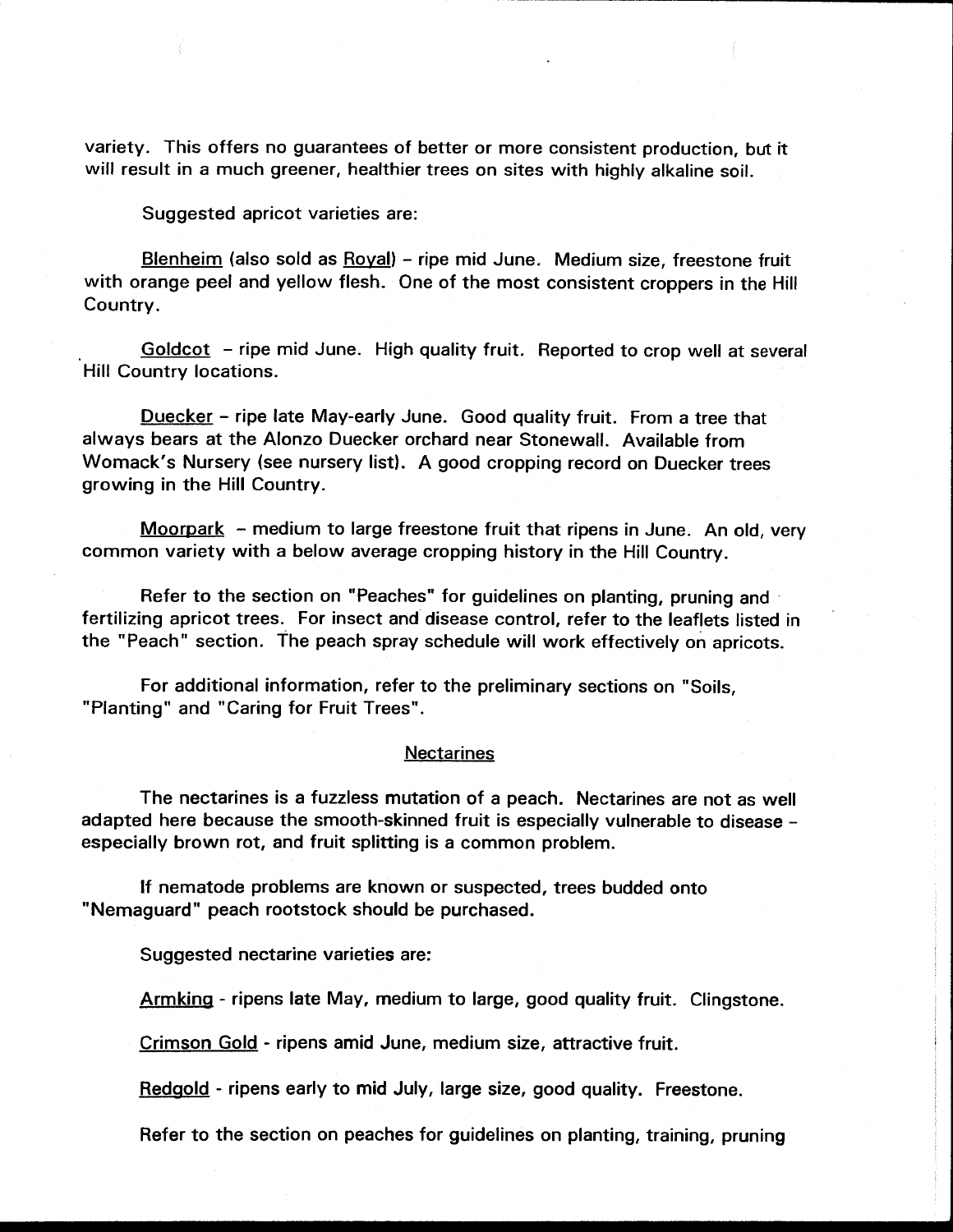and fertilizing nectarines trees. For insect and disease control, sue the peach spray schedule referred to in the "Peach" section.

For additional information, refer to the preliminary sections on "Soils", "Planting" and "Caring for Fruit Trees".

# Cherries

Cherries are, at best, only marginally adapted to the Hill Country. The winter chilling requirement of cherries will not be adequately met in most winters to have a healthy bloom and fruit set. Sweet cherries are more sensitive than sour cherries to both heat and cold; thus sour cherries have the best chance for success here. Sour cherry varieties such as:

"Montmorency" are sometimes fruited successfully. Sour cherry varieties are self-fruitful.

Stark Bro's Nursery (see nursery list) has developed a low chill sweet red cherry called "Starkrimson" production has been fair to good in early tests.

Refer to the preliminary sections for general information on "Soils, -"Planting", and "Caring for Fruit Trees." Fertilizer guidelines for peaches can be used, although the amounts should be reduced for dwarf trees.

Trees should be trained to a central leader as described in the section on apple trees.

### Apples

Cotton root rot is a severely limiting factor to growing apples in much of the Hill Country (see preliminary section on "Soils".) This fungus causes sudden death (usually in July-September) of apple trees.

Lack of color on red apples is also a problem because the red pigment is not produced adequately under our hot temperatures. Eating quality of apples grown here is generally very good.

Some apples, notably most varieties of Golden Delicious have a marginally high winter requirement for this area and do not always bloom and fruit properly. Certain other varieties including "Anna"., "Ein Shemer" and "Dorsett Golden" have very low winter chill requirements and should not be planted here because they will bloom much too early in the spring.

Numerous rootstocks are used to bud apple trees onto. Those you will often need to choose among are listed below.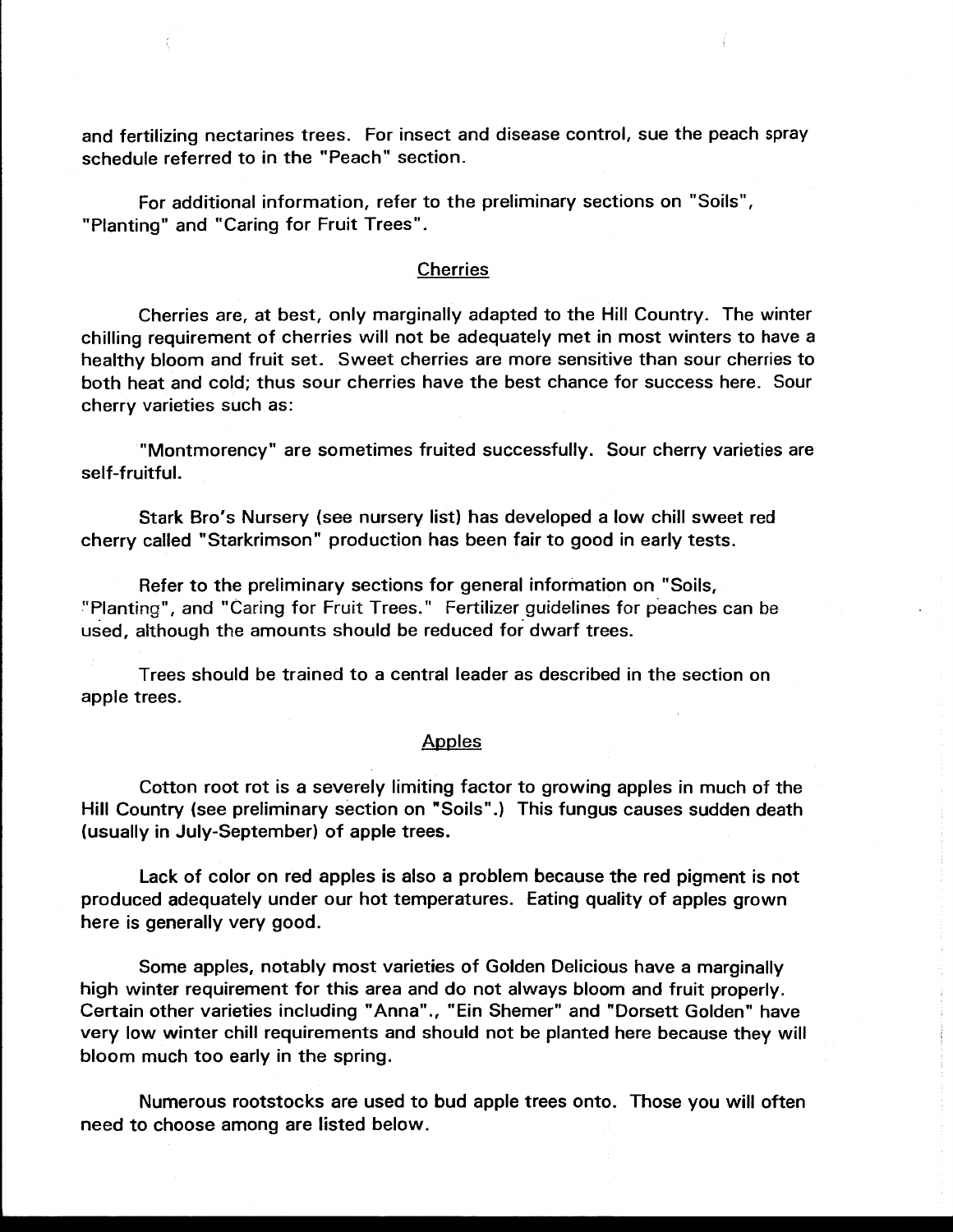#### Late July - Early August

Stark LuraRed - red, Jonathan-type, bears heavily here, good quality

Stark Gala - orange-red, flavor is like a spicy Golden Delicious. A top quality eating apple.

Stark Royal Gala - like Start Gala except brighter red

\*\*\*\*\*\*\*\*\*\*\*\*\*\*\*\*\*\*\*\*\*\*\*\*\*\*\*\*\*\*\*\*\*\*\*\*\*\*\*\*\*\*\*

Early August - Mid August

Mollies Delicious - red excellent dessert quality, not delicious-type although very similar in appearance and flavor. Good pollinator.

Ozark Gold - yellow, delicious-type dessert apple. Good pollinator.

\*\*\*\*\*\*\*\*\*\*\*\*\*\*\*\*\*\*\*\*\*\*\*\*\*\*\*\*\*\*\*\*\*\*\*\*\*\*\*\*\*\*\*

Late August - Early September

Starkrimson Red Delicious - red, excellent quality, delicious-type, widely plant in this area.

Starkspur Dixired Delicious - similar to Starkrimson Delicious. Better red color under heat.

Crispin - also known as Mutsu. Yellow-orange, large, high quality for dessert or cooking. Sterile pollen - must have a pollinator and will not serve as a pollinator.

Braeburn - red, highly flavored with an even sugar to acid balance crisp. A heavy cropper that will usually need thinning to maintain yearly cropping.

#### Early - Mid September

Fuji - red, sweet flavor, good crisp texture. A new variety suggested for trial.

\*\*\*\*\*\*\*\*\*\*\*\*\*\*\*\*\*\*\*\*\*\*\*\*\*\*\*\*\*\*\*\*\*\*\*\*\*\*\*\*\*\*\*

# Late September - Early October

Granny Smith - green, excellent quality for dessert or cooking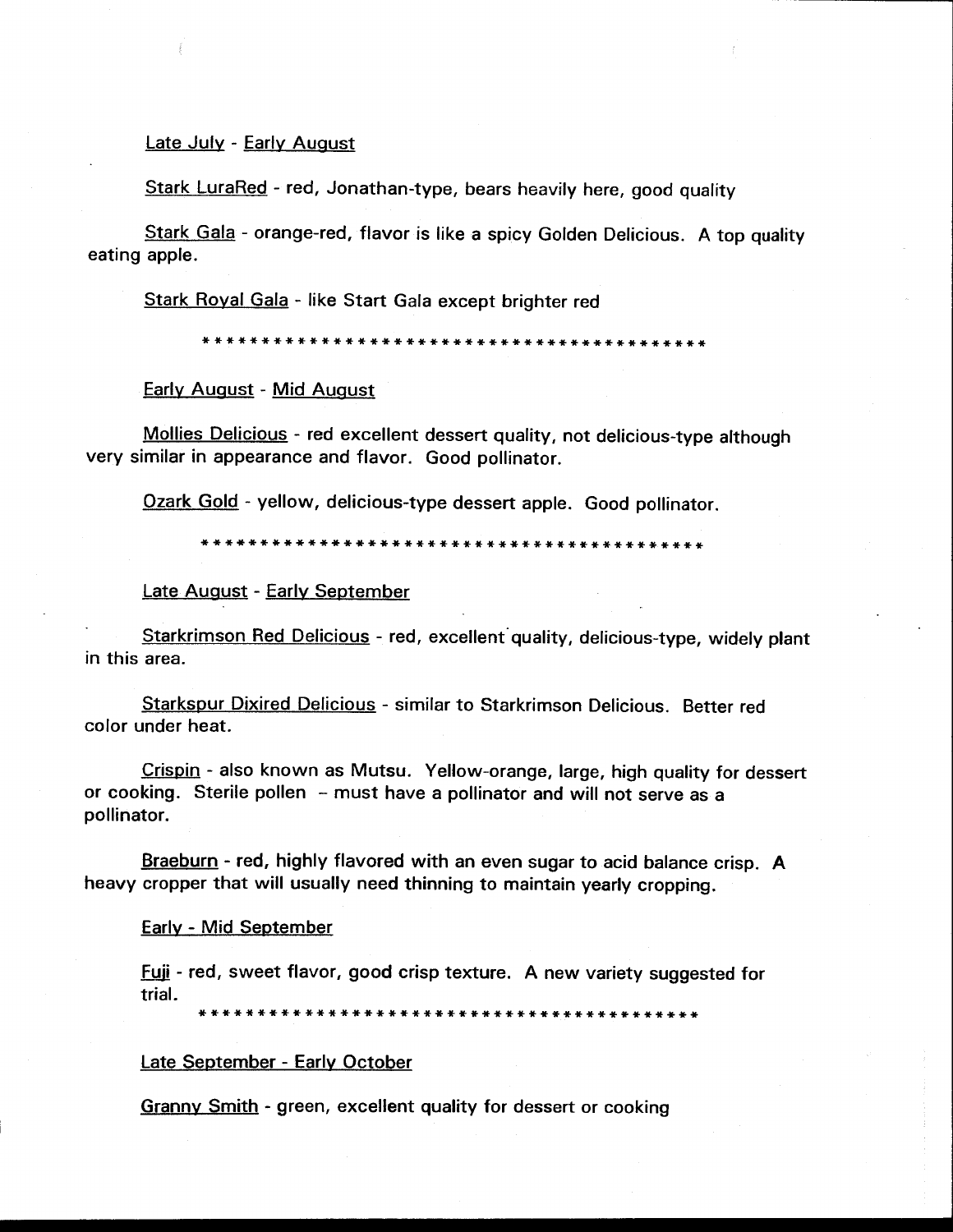#### Apple rootstocks

Seedling - good strong trees, full size trees that take 5 to 7 years to begin fruiting.

MM111 - strong semi-dwarf trees, 80% of full size, take 3 to 5 years to begin bearing.

MM106 - produces trees 60-70% of full size, takes 3 to 4 years to begin bearing. Problems with collar rot only on well-drained soils.

M7A - produces a tree 50 to 60% of full size. Tends to sucker, but is tolerant of fireblight, crown rot and poorly drained soils. Can be grown freestanding although some sort of support is helpful.

M9 - produces a tree 25 to 30% of full size, induces fruiting in 2 to 3 year old trees. Has brittle roots that give poor anchorage and requires trellis support or a support post by each tree.

Planting spacings depend upon the rootstock. Very dwarfing rootstocks such M9 can be planted 6 feet apart while trees on full-size seedling rootstocks should not be planted closer than 20 feet apart. Note also that spur varieties will remain more compact than non-spur varieties. A good rule of thumb for practical tree size is to order spur type varieties of apples on the least dwarfing rootstocks and use the extremely dwarfing rootstocks only for non-spur apple varieties.

#### **Varieties**

Most apples require cross-pollination so if in doubt, plant at least 2 varieties. Be sure that the 2 or more varieties include different types such as the red delicious type and the Jonathan-type because varieties of the same type do no crosspollinate well.

Varieties suggested for the Hill Country are:

#### Late June - Early July

Jersery Mac - red, McIntosh-type, crisp, tart. Good pollinator.

#### Early-Mid July

Adina- large fruit, sweet with distinctive taste. Proving to be a good producer in the Hill Country.

\*\*\*\*\*\*\*\*\*\*\*\*\*\*\*\*\*\*\*\*\*\*\*\*\*\*\*\*\*\*\*\*\*\*\*\*\*\*\*\*\*\*\*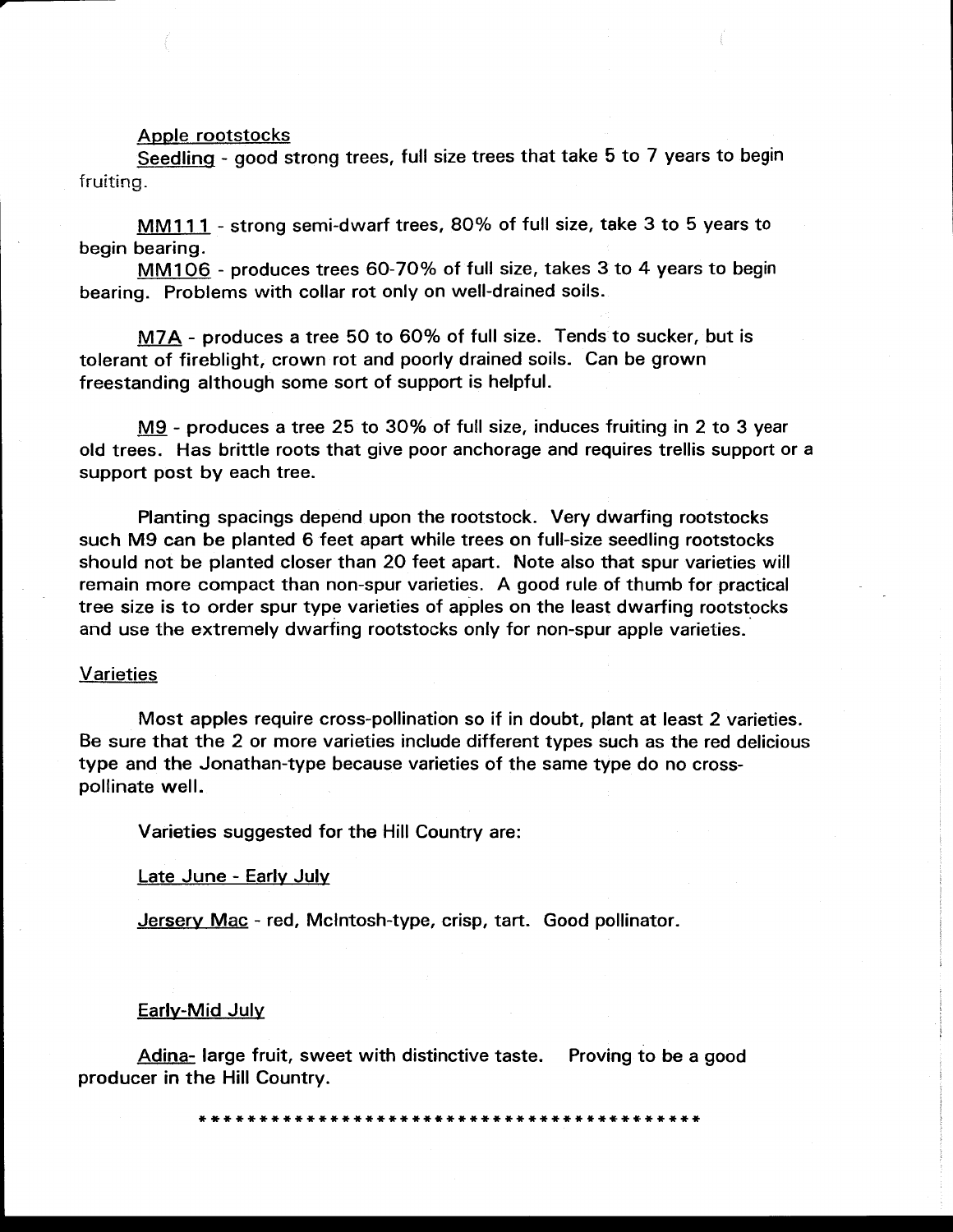

An app1e tree pruned after its first season's growth. Framework branches have been selected, headed and spread.

The method used for training apple trees. The trees are divided into sections according to the age (years) of the wood in each section. Cross lines indicate places to make cuts. ( 1) 1-year old section. Remove all competing shoots. Head back terminal shoot. (2) 2-year-old section. Select and head lateral branches. (3) 3-year-old section. Spread branches, remove forked terminals to a single shoot and head that shoot. Head side shoots. (4) 4-year old section. Spread branches, remove forked terminals to a single shot and head the shoot. Head side shoots. Reduce heading on older sections of limbs. (5) 5-year-old section and older. If tree has filled allotted space, head back where necessary into 2-year-old wood to an unheaded side shoot. Avoild heading cuts into 1-year-old shoots until the tree is fruiting well.

# Training and pruning

Apple trees are trained with a central leader (central truck) with evenly spaced lateral branches. An ideally trained apple tree is Christmas-tree shaped. The figure above shows the basic configuration and pruning cuts used in developing an apple tree.

For additional information, refer to the preliminary sections on "Soils",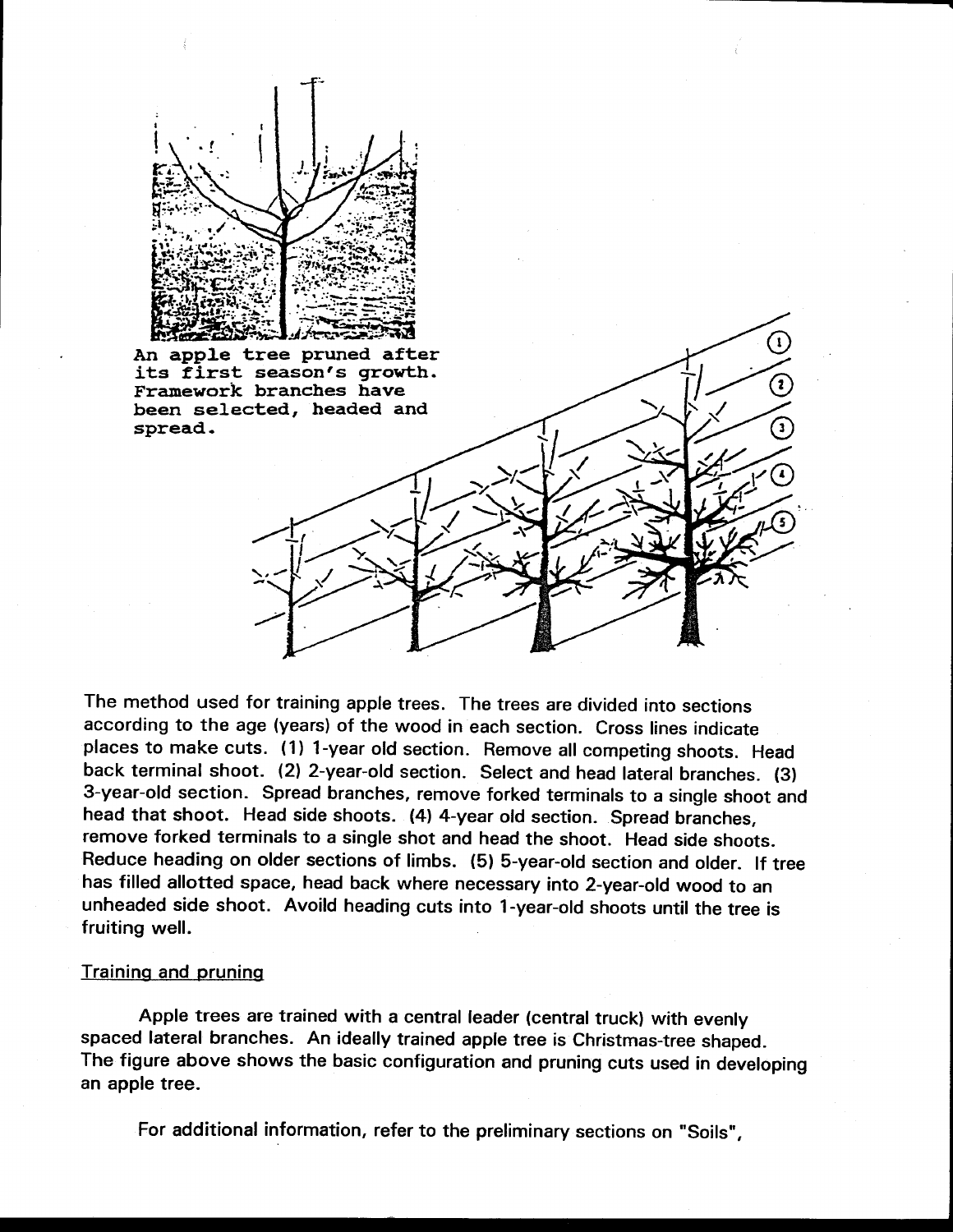"Planting" and "Caring for Fruit Trees". Follow fertilizer guidelines described for "Peaches", but reduce the fertilizer on strongly dwarfed trees.

Insects and diseases can be controlled following the basic peach spray schedule; however, Captan should always be included for disease control. Benomyl is used extensively for peach disease, but certain apple diseases are not controlled by benomyl.

# Pears

Fire blight, a bacterial disease that kills leaves, branches and sometimes whole trees. Is the chief limiting factor to growing pears in the Hill Country. Pears are also readily killed by cotton root rot (see section on "Soils")

Popular varieties such as "Bartlett" should not be grown here because of extreme vulnerability to fire blight.

Fire blight resistant varieties are described below with the most resistant listed first. Plant at least 2 pear varieties to insure good fruit set. The common varieties listed (with the exception of Garber) do not ripen on the tree. Harvest them when they are fully colored and have changed from the hardness of a baseball to the slight "give" of a softball. Leave the fruit in a cool, room temperature place for at least 2 weeks to ripen them.

Warren - medium size, low grit dessert pear. A top selection for the combination of good flavor and fireblight resistance.

Ayres - small, early ripening, red blush, low grit

Maxine - large, low grit, high quality fruit

Orient - very resistant to fireblight. Large fruit, relatively hard, with russeted peel. Fair as a fresh fruit, excellent for canning or other processing.

Moonglow - large, low grit, soft, high quality fruit, self-fruitful

Garber - medium size, early ripening, good quality for fresh use. Sometimes called an apple-pear because of apple-like shape. Ripens on the tree.

Monterrey - medium size. An apparent seedling of Garber with much the same fruit quality, but better fireblight resistance.

Fan-Stil - medium size, early ripening, low grit, high quality. Available from Fanick's Garden Center, San Antonio. A Leconte seedling.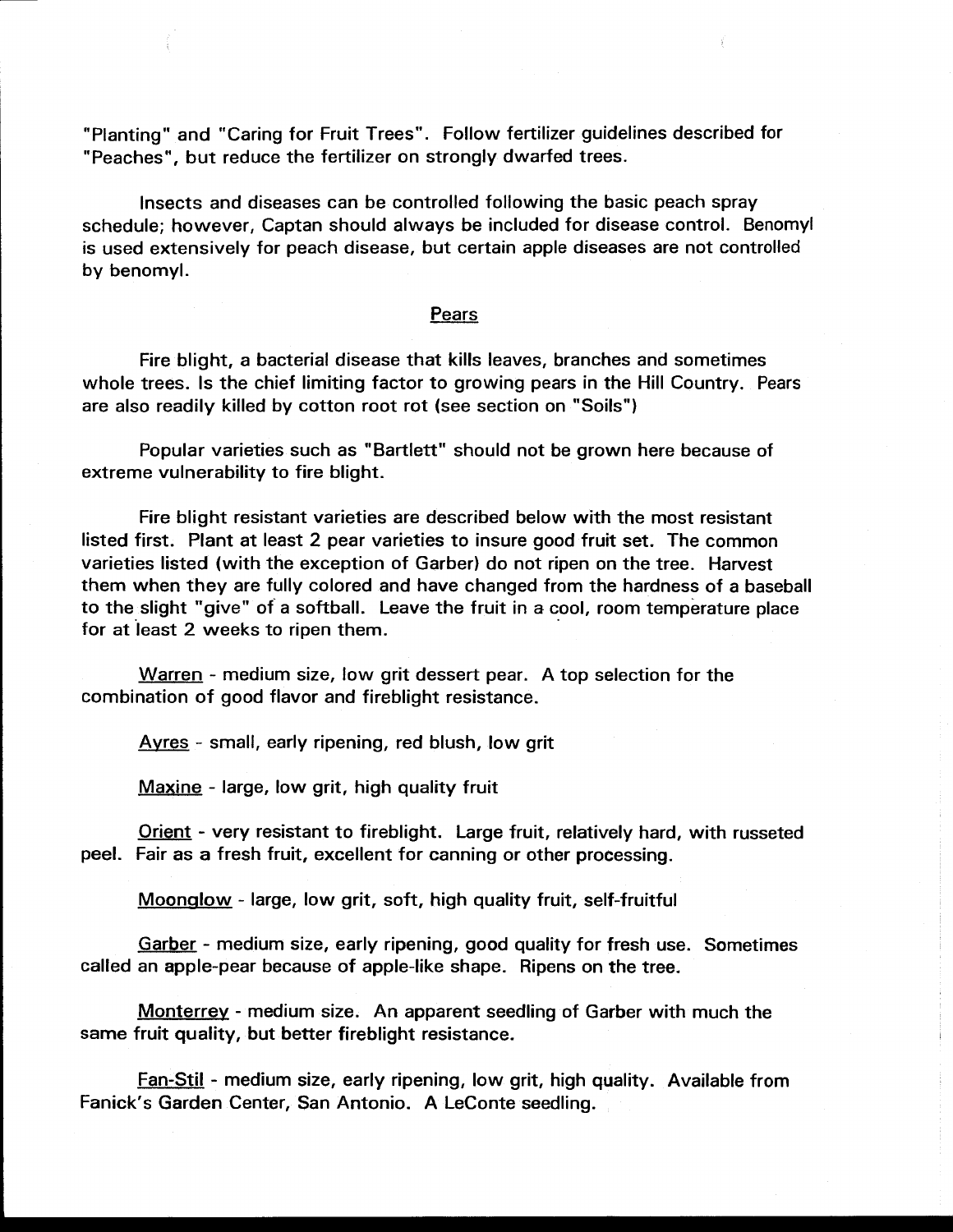Leconte - large, smooth skin, low grit, high quality

Kieffer - medium to large, gritty and hard. Good for canning or other processing. Mediocre flavor for fresh use.

Asian pears are attracting considerable attention because of their high quality fruit. They are characterized by apple-like flavor. These appear to be reasonable well-adapted in the Hill Country although fire blight damage has been serious enough to be of concern. Asian pears ripen on the tree.

Plant at least 2 varieties of Asian pear to assure good fruit set. Varieties to try include:

Hosui - brown russetted, large fruit, excellent fruit but doesn't store as well as others, ripens mid July.

 $20<sup>th</sup>$  Century - clear skinned, yellow, medium to large, very good flavor, ripens early August.

Skinseiki - clear skinned, yellow, medium size, ripens mid-July.

Shinko - brown russetted, large, very good fruit, high fireblight tolerance, ripens late August.

Niitaka - brown russetted, very large, fair to good flavor, ripens mid September.

Ya Li - chinese type, blooms early, large, good fruit, ripens late September.

Training and pruning of pear trees is the same as that described for apples.

For additional information, refer to the preliminary sections of "Soils, "Pruning" and "Caring for Fruit Trees". Fertilize pears sparingly - especially thsoe varieties that are most vulnerable to fire blight. Fire blight attacks the vigorous succulent growth that heavy fertilization encourages.

Other disease and insect problems are usually minimal. A regular spray program is not normally necessary.

# Jujubes

Jujubes are not well known, but will thrive in the Hill Country. The fruit strongly resembles a date in appearance. Eaten fresh they resemble a crabapple and dried, the flavor is much like a date. Common names such as "Chinese date", "date", "Chinese apple" and "Chinese olive" are sometimes used.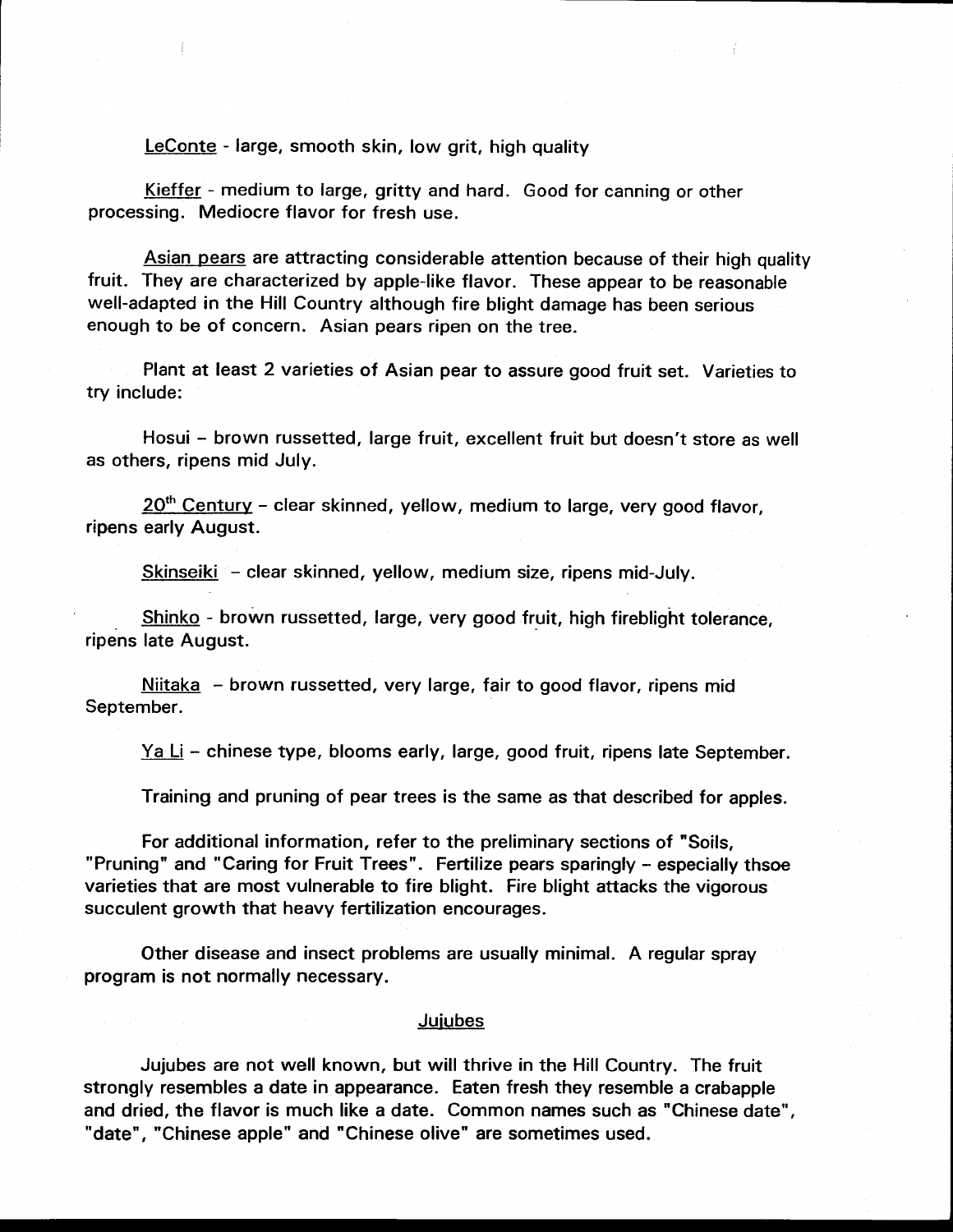The trees are very upright and slender, often reaching 30 feet, with glossy, attractive leaves. They can be grown with a minimum of care.

# **Varieties**

Seedlings are commonly found planted in the Hill Country. Seedlings usually sucker profusely and stars can be obtained readily by digging suckers. The varieties listed below can be found at various landscape nurseries.

Lang - ripens in the fall. Fruit are  $1 \frac{1}{2}$  - 2 inches long, reddish, reddishbrown, shiny, pear-shaped. Fruit are commonly preserved or candied.

Li - fall ripening about 2 weeks later than Lang. Date-shaped, slightly larger fruit than Lang and the best variety for fresh eating.

Refer to the preliminary sections for information on 'Soils', 'Planting' and 'Caring for Fruit Trees'. Train jujubes to a central leader as shown for apple trees. Very little pruning is needed.

Use moderate amounts of fertilizer in February and .in June. Jujubes are rarely damaged by insects or disease.

# **Persimmons**

Japanese persimmons are easy to grow, relatively pest free and attractive additions to the landscape as well as the garden.

Astringent varieties will pucker the consumer's mouth unless fruit are allowed to ripen almost to the softness of a water-balloon. Fully ripe fruit are most easily handled by simply freezing them whole and then eating them when partially thawed. Non astringent varieties may be eaten firm ripe without puckering the mouth.

Sevaral good varieties of Japanese persimmons are available. They range from red to orange and from flat to conical.

#### Astringent Varieties

- will cause puckering if eaten before they are soft ripe.

Hachiva - large cone-shaped with a reddish-orange peel. The best quality persimmon for home or commercial use. Very sweet, seedless and heavy bearing.

Tanenashi - large cone-shaped with a reddish-orange peel. Very sweet and seedless and heavy bearing but not as heavy bearing as Hachiya.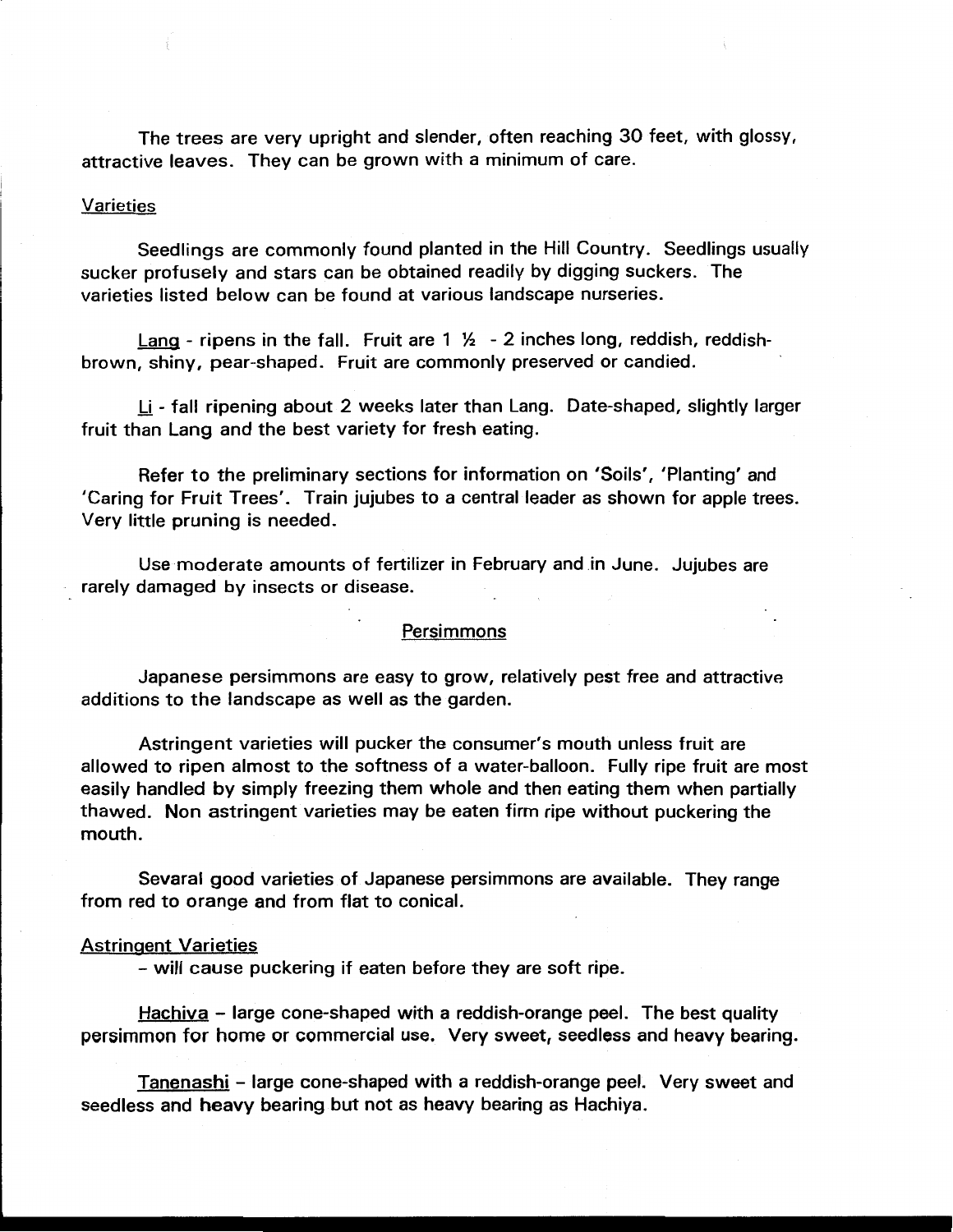Tamopan - large, yellow with a contricted band around the middle of the fruit. Good quality, seedless, a heavy bearer.

Eureka - medium sized, flat-shaped, red fruit with good quality. A relatively compact tree. The fruit usually have several seeds. Popular as an ornamental tree.

## Non-Astringent

-non puckering, even if eaten firm ripe

<u>Fuyu (Fuyugaki)</u> – good quality fruit that are flat-shaped and orangish-red. A heavy producer, but the tree is more vulnerable to winter freeze injury than most varieties.

Jiro - flat shape, orangish-red, medium size. Now the leading non-astringent variety in the U.S. Sometimes called Fuyu.

Suruga - large, red, good quality fruit with a semi-flat shape.

lzu - medium-size, flat-shaped fruit. A compact tree.

Severe moisture fluctuations can cause problems with premature fruit drop especially with non-astringent varieties.

Refer to the sections on "Soil", "Planting" and "Caring for Fruit Trees" for general information.

Train persimmon trees to a central leader as described for apple trees. Very little pruning is needed.

Persimmons are rarely damaged by insects or disease.

Use moderate amounts of balanced fertilizer in March and in June.

#### <u>Figs</u>

Figs are well-adapted in the Hill Country. Freeze damage often kills trees partially back, but fruit are borne on new growth so freeze damage is not usually a serious limitation to production.

Only closed-eye varieties of fig should be grown to prevent the entry of insects and premature spoilage of the fruit. Recommended varieties are:

Texas Everbearing - medium-large, good quality. The tree is very vigorous and produces over a long period.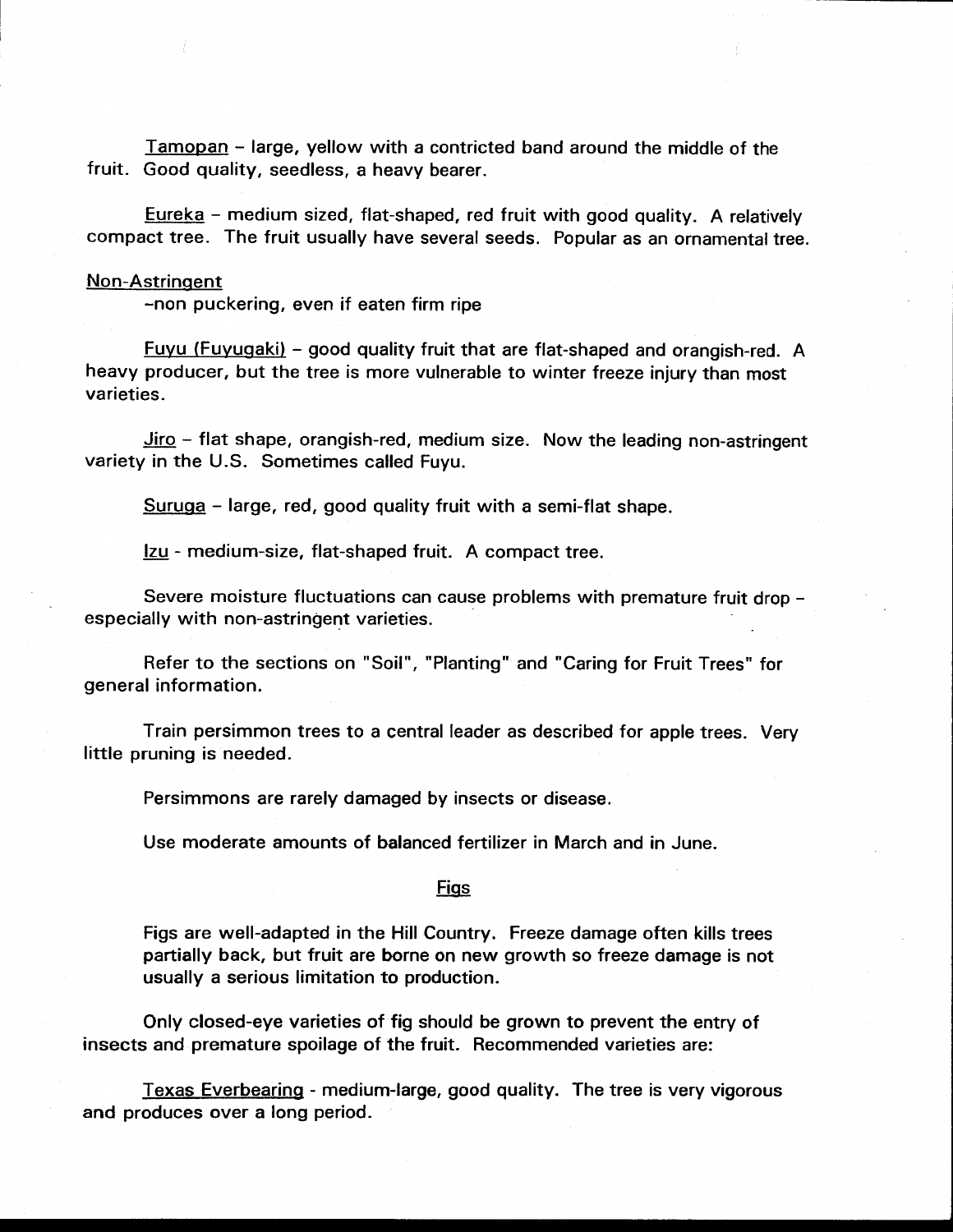Celeste - small, dark, high quality, moderately vigorous and very productive. A good fresh eating fig and excellent for preserving.

Alma - high quality, extremely productive, moderately vigorous, bears at an early age. More susceptible to freeze damage.

Figs may be trained as trees or as bushes. Pruning is done basically to shape the plant, to thin crowded branches and to remove freeze damaged wood.

Refer to the sections on "Soils, "Planting" and "Caring for Fruit Trees" for general information.

Figs are usually not damaged by insects of diseases.

Use moderate amounts of balanced fertilizer in February and June.

# **Olives**

Olives will rarely bear fruit in the Hill Country. The trees are marginally cold hardy and may be seriously injured in severe winters. Fruit buds are killed at about 25° F. so at best only a tree without fruit can be grown. Varieties including Manzanillo and Ascolano are available for those who want to try them.

#### **Pomegrantes**

Pomegranates are attractive as bushy shrubs or as small trees. They are reasonably well adapted in the Hill Country. There is a wide fruit variation among those grown ornamentally.

Wonderful is the most common variety that is available from nurseries. Wonderful has large, deep purple-red, glossy fruit. The kernels and juice are crimson with good flavor; seeds are small and tender and the rind is of medium thickness. It is eaten fresh or processed.

# NURSERY SOURCES

Local nurseries carry many of the varieties listed on these pages. Always check local sources first. The following nurseries ship plants and are listed to provide sources of suggested varieties that can not be found locally. All of the listed nurseries have catalogs that they will send you free of charge.

> (General, Fruits & Nuts) Love Creek Orchards P.O. Box 1401

Womack's Nursery Route 1, Box 80 Deleon, Texas 76444 1-817-893-6497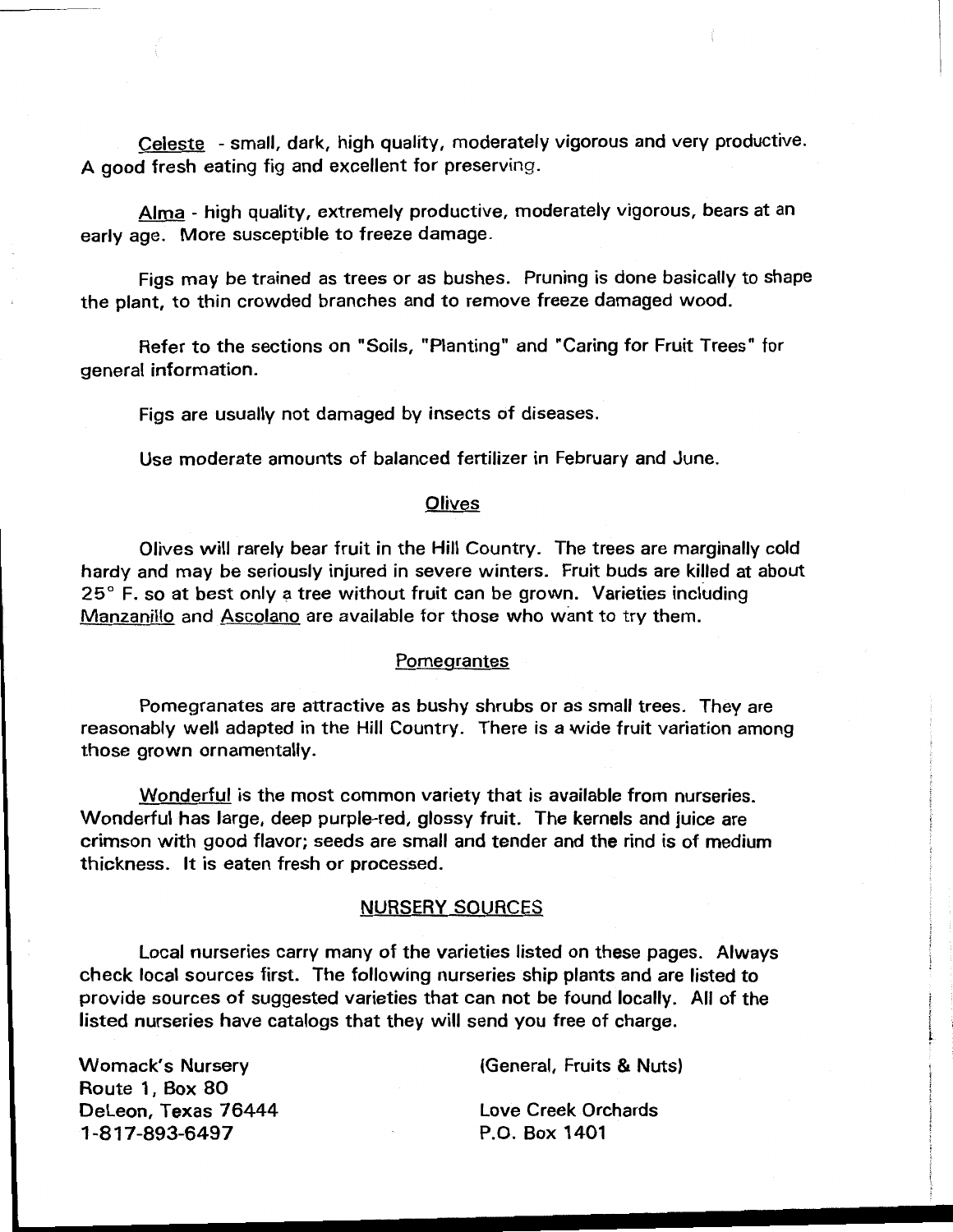Medina. Texas 78055 1-830-589-2588 (Apples)

Cockrell's Riverside Nursery Route 2 Goldthwaite, Texas 76844 1-915-938-5575 (General, mostly pecans)

Texas Pecan Nursery P.O. Box 306 Chandler, Texas 75758 1-902-849-6203 (General, mostly pecans)

Fanicks Garden Center 1025 Homgreen Road San Antonio, Texas 78220 1-210-648-1303 (General)

Stark Bros.'s Nursery Louisiana, Missouri 63353 1-800-325-0611 (General, patentd varieties)

Sierra Gold Nurseries 5320 Garden Highway Yuba City, CA 95991-9499 Yuba City, CA 95991-9499 1-800-245-GOLD

Home Orchard Nursery HCR 3, Box 487 Bandera, Texas 78003 1-830-796-3497 (Apples, Pears & Others)

Treesearch Farms 7625 Alabonson Road Houston, Texas 77088 1-713-937-9811 (General)

Bob Wells Nursery P.O. Box 606 Lindale, Texas 75771 1-903-882-3550 (General)

HollyDale Nursery P.O. Box 26 Pelham, Tennessee 37366 1-800-222-3026 (General, mostly peaches)

Southmeadow Fruit Gardens Lakeside, Michigan 49116 1-616-469-2865 (General, many rare apple varieties and apple rootstock)

Johnson Orchard & Nursery Route 5 Eillijay, Georgia 30540 1-706'-276-3187 (General)

TyTy South Nursery Corridor Z TyTy, Georgia 31795 1-916-645-8191 (General)

Fowler Nurseries, Inc. 525 Fowler Road Newcastle, CA 95658 1 -91 6-645-81 91 (General)

McKemie Homegrown Route 2, Box 348 Dales, Texas 78616 1-800-864-2122 (Apples,pears, figs,berries)